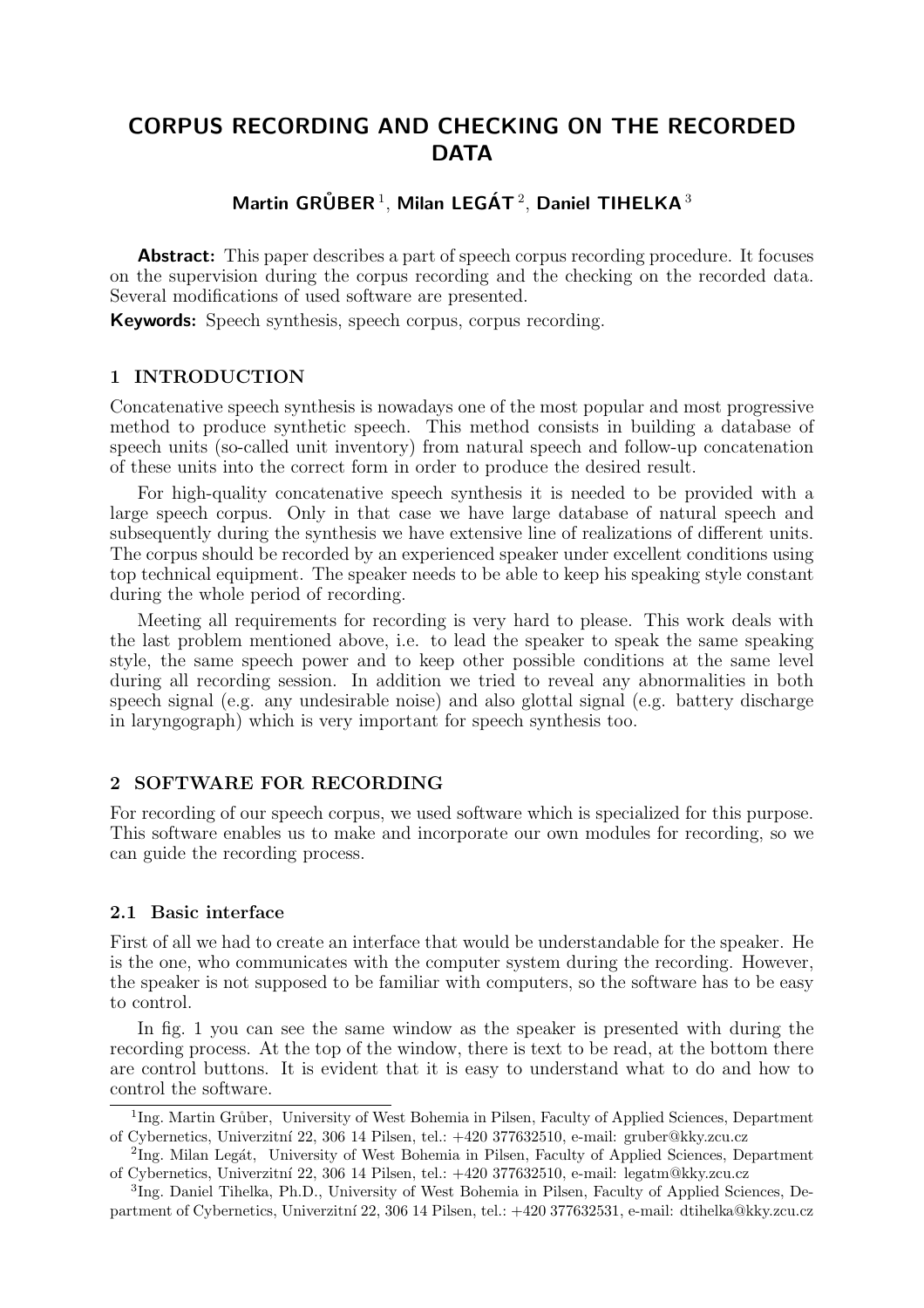

Fig. 1: The window of recording program.

#### 2.2 Checking modules

Apart from the basic interface, several modules were created in order to control the features of recorded signals.

- Module for pause length checking.
- Module for intensity checking used for both speech signal and glottal signal.
- Module for laryngograph error checking (battery discharge).
- Module for low frequency noise checking.

#### 2.2.1 Pause checking

In the unit inventory there also have to be the units which represent pauses at the beginning and at the end of a spoken speech. For this purpose, the speaker has to keep pauses at the edges of utterances. Since there is a need to have some minimal duration of these units, a modul checking on the length of pauses was created. One second was exacted from the speaker as the minimum length of the pauses at both the beginning and the end of the utterance.

The pause check could be done in two basic ways. On the basis of either  $RMS<sup>4</sup>$  value of the signal or the maximum value of the signal. These two approaches can be combined, so we have one more possibility for this check.

First, we cut off some part from the beginning and from the end of the recorded speech, in order to separate the keyboard noise, which occurs at the edges of the utterance (this noise is shown in fig. 2). Then we check whether during the first and last second of the utterance the values of the signal do not exceed the fixed range. This is done by one of three possibilities mentioned above.

If the recorded utterance pass this procedure, the next checking module is employed, otherwise the speaker is forced to record the sentence again, until the result is correct.

 ${}^{4}RMS =$ Root Mean Square, also known as the quadratic mean; a statistical measure of the magnitude of a varying quantity. It is especially useful when variates are positive and negative, e.g. waves.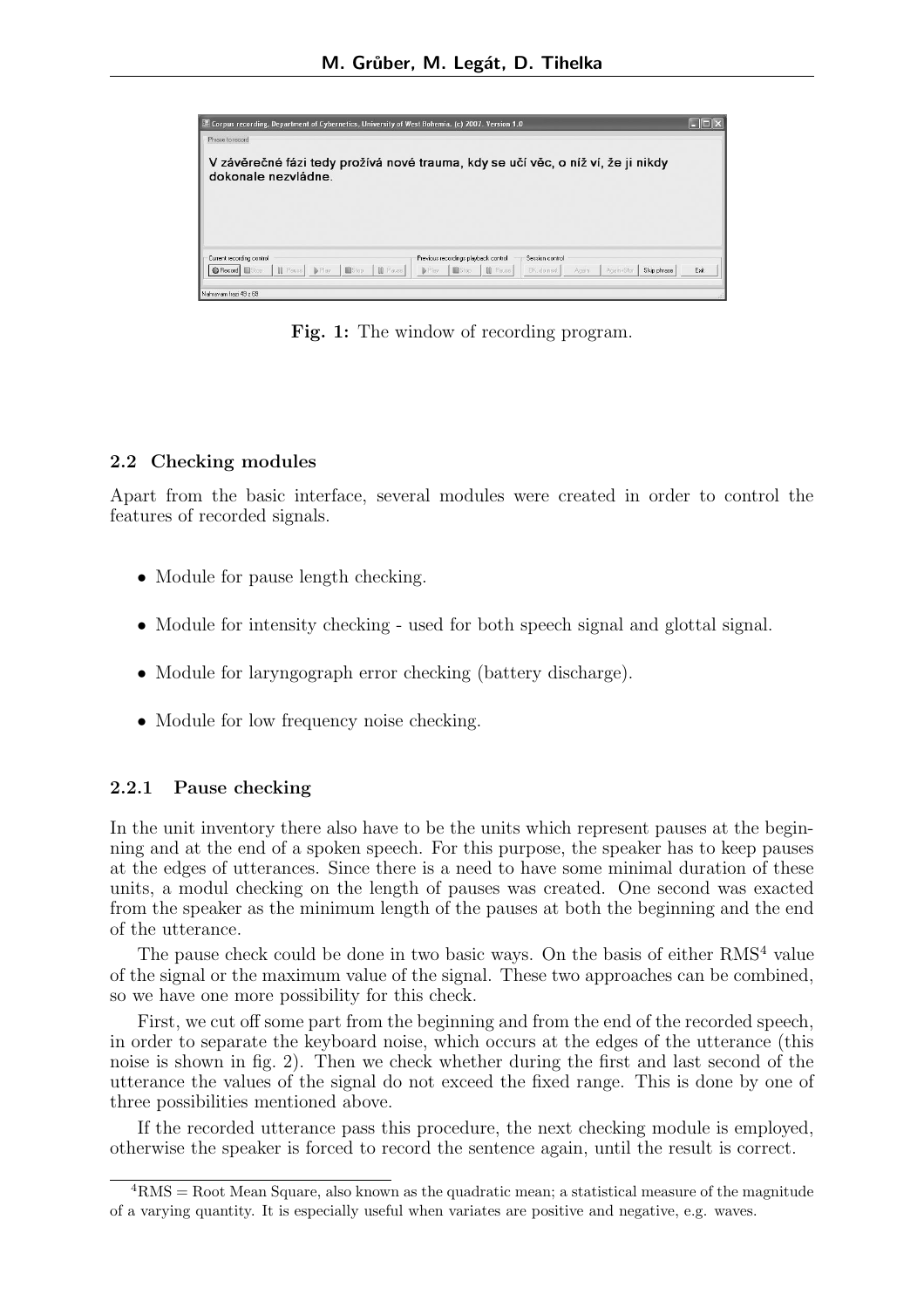

Fig. 2: A keyboard noise at the beginning of each recorded utterance. It occurs also at the end of it.

#### 2.2.2 Intensity checking

When concatenating units from the unit inventory, as smooth joint as possible is required. If the neighbouring units have different amplitude level, an audible discontinuity visible in the waveform and also in the spectrogram could appear. In fig. 3 an example of this kind of concatenation is shown.



Fig. 3: Concatenation of two units (diphones) with different amplitude level.

In order to avoid this problem (at least partially), we demand the intensity of the speech and glottal signal to be similar in all sentences. Therefore another two modules checking on the signal intensity were created (one for speech channel, one for glottal channel).

Moreover, this check also ensures that values of the signal fall into given range. The recordings are required to be neither too silent nor too loud.

In order to perform this check we can again use three possibilites. The maximum value checking, the RMS value checking or combination of these two approaches. We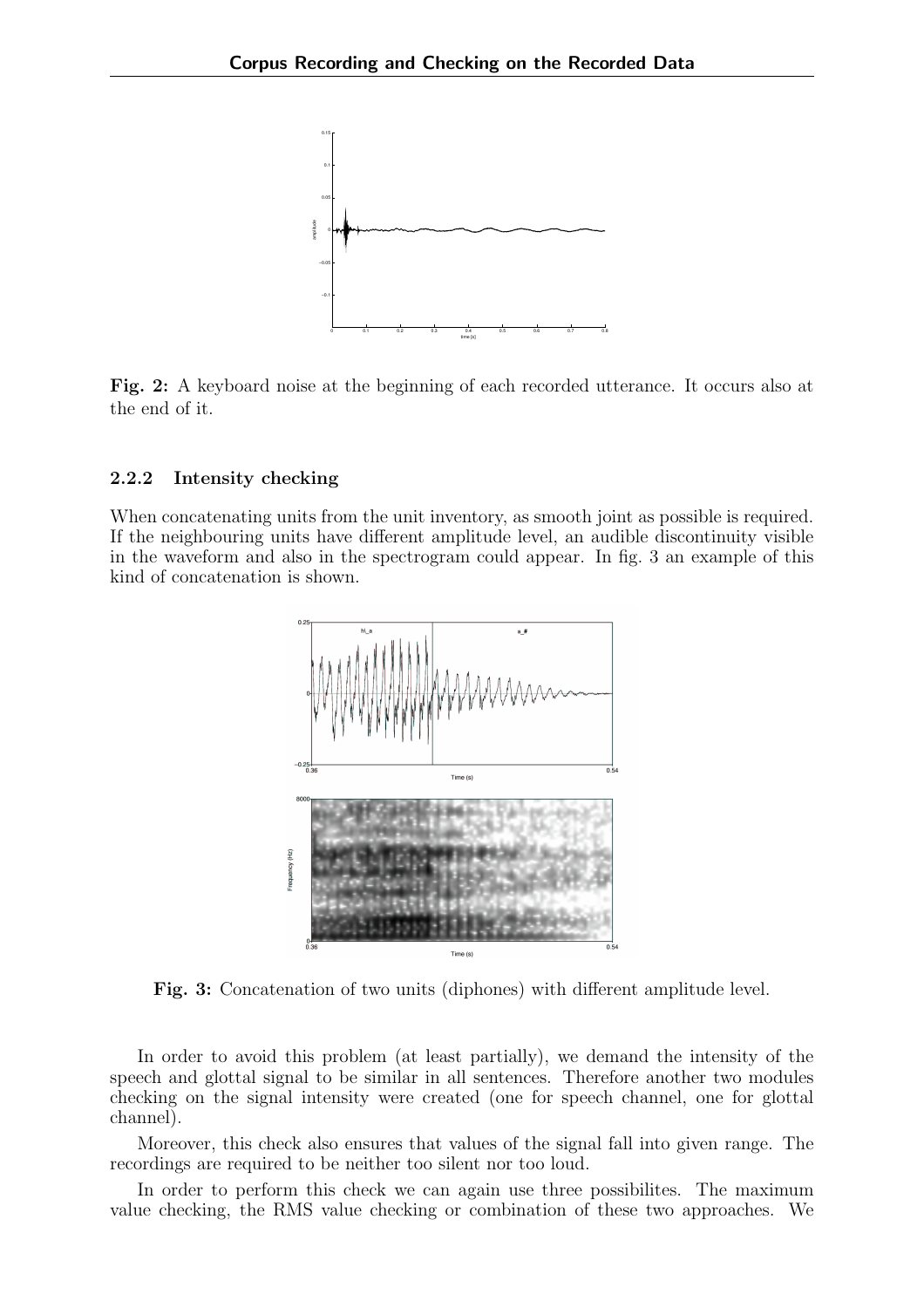have to cut off the initial and final pause from the recorded utterance and compute the desired value for the rest of the signal. Then, this value is compared with fixed range and a conclusion is drawn. If the computed value fall into this range, the utterance passes the check and other one is performed, otherwise the speaker is informed that the utterance is too loud or too silent (the channel which is wrong is specified) and he is forced to record it again.

In some cases, the speaker is not able to control the intensity of the signal, especially when an error occurs in the glottal signal. The supervisor's role is then to adapt the settings of the recording equipment for particular utterance in order to meet the requirement for the intensity level.

#### 2.2.3 Glottal signal checking

After recording previous speech corpus we found out, that the glottal channel in some sentences is damaged. This was caused by battery discharge in laryngograph, which is used for measuring the glottal signal. In order to avoid this problem in the new corpus, we decided to apply an automatic check on the glottal channel so that the battery discharge is revealed, the speaker and the supervisor are warned and further recording is not allowed.

The typical damaged segment of the glottal waveform is depicted in the upper part of fig. 4. Considering this kind of signal deterioration, we have proposed very simple detection method based on difference function and thresholding. The undamaged glottal signal is normally smooth and can be characterized by slightly ascending and sharply descending edges. The descending edges correspond with glottal closures and can be effectively used for pitch marking, as was shown in Legát  $(2007)$ . On the other hand, in the damaged glottal waveform additive noise can be observed. This noise is not limited to be low or high frequency like and occurs randomly along the whole utterance.



Fig. 4: a) a part of damaged glottal signal, b) a part of correct glottal signal

Our method for detection of segments which contain this kind of noise works in several steps. First we calculate the difference of the input glottal signal, let's denote the obtained signal *diffSignal*. As we search for abrupt ascending edges which are not normally present in glottal waveform, we perform the thresholding of the *diffSignal*. All the values lower than diffThresh are set to zero. The next step is to calculate the RMS value of the glottal signal frame by frame, the length of each frame is  $10ms$  ad hoc. Then, we multiply the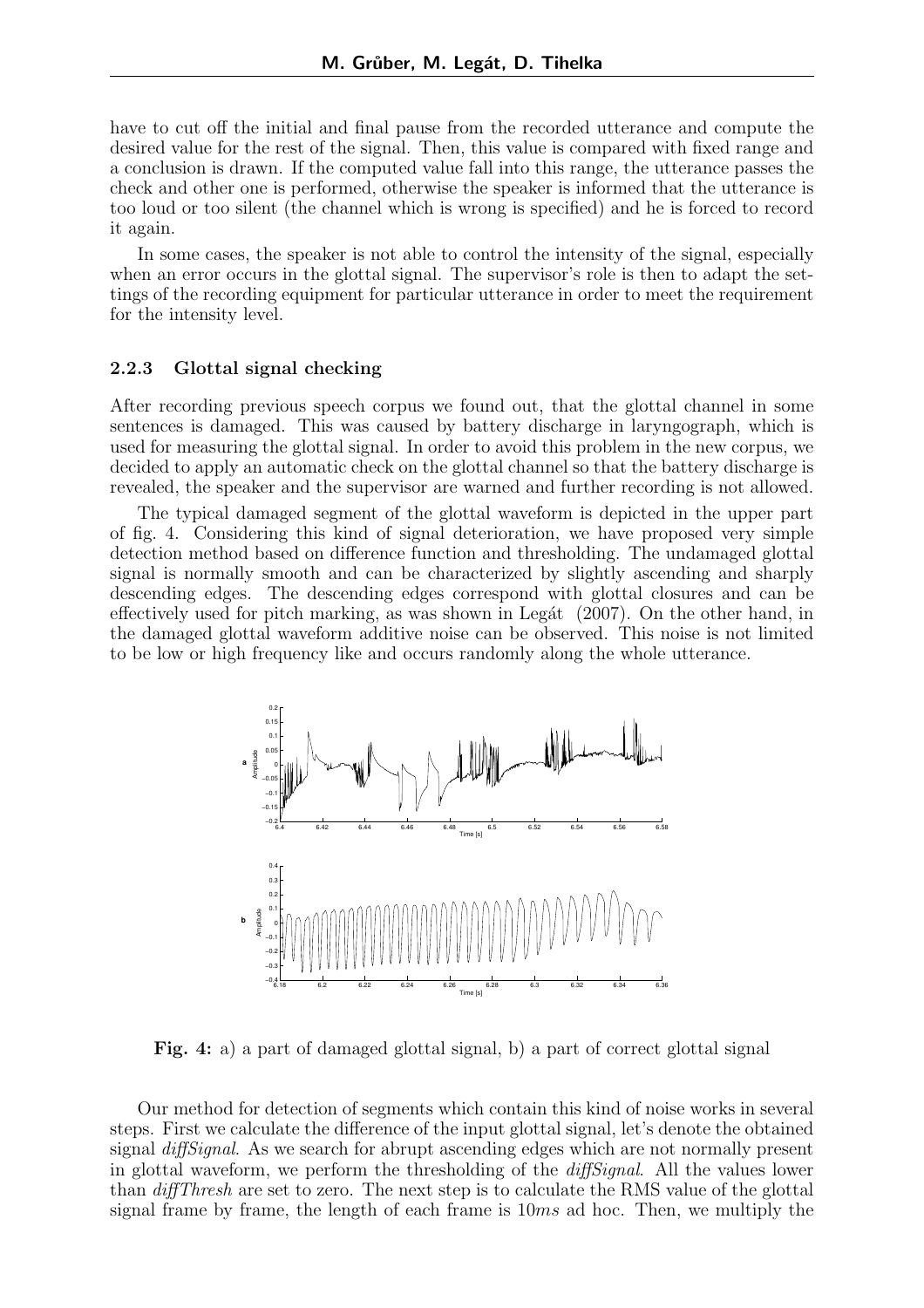values of thresholded diffSignal by the inverse of corresponding RMS frame values. By this multiplication we point the segments of the utterance where some sharply ascending edges are present, let's denote this vector rmsDiffSignal. To avoid the problem of marking undamaged segments as corrupted we set another threshold, weightedDiffThresh, and we set all the values of  $rmsDiffSignal$  below this threshold to zero, resulting in weighted-DiffSignal. The warning message about the glottal signal damage is printed if the sum of the values of the weightedDiffSignal is significantly higher than zero. All the constants used in this simple method need to be tuned on the basis of the intensity of the glottal signal. In our case, the values of glottal signal fall in the range  $\langle -1, 1 \rangle$  and the following values of thresholds were used  $diffThresh = 0.04$  and  $weightedDiffThresh = 0.6$ .

If the glottal signal passes this check, it is marked as correct. However, one more check is performed on the speech channel.

#### 2.2.4 Low frequency noise checking

In a part of the previous corpus, some low frequency noise was detected (shown in fig. 5), which was probably caused by an improper setting of a microphone. For elimination of this deterioration another check module was created. It should reveal this kind of error in the speech signal.



Fig. 5: Low frequency noise is especially visible at the end (or at the beginning) of an utterance where a silence should normally be. The end of speech and the noise is shown here.

This checking is provided by an analysis of the signal. At the beginning of the signal, where a pause should be, a zero-cross value is computed. This value differs in situations when there is an error or there is not. An average value in errorless sentences was determined and this value (with some range) was used as reference, which is compared with the computed one.

If the recorded utterance passes also this check, it is marked as the correct one and the next sentence is allowed to be recorded.

#### 3 THE RECORDING

The recording was carried out in a consistent natural style by male speaker with some radio-broadcasting experience. The database of declarative and interrogative sentences contains 18 hours of natural speech stored in 11762 utterances. The whole recording was accomplished within three weeks.